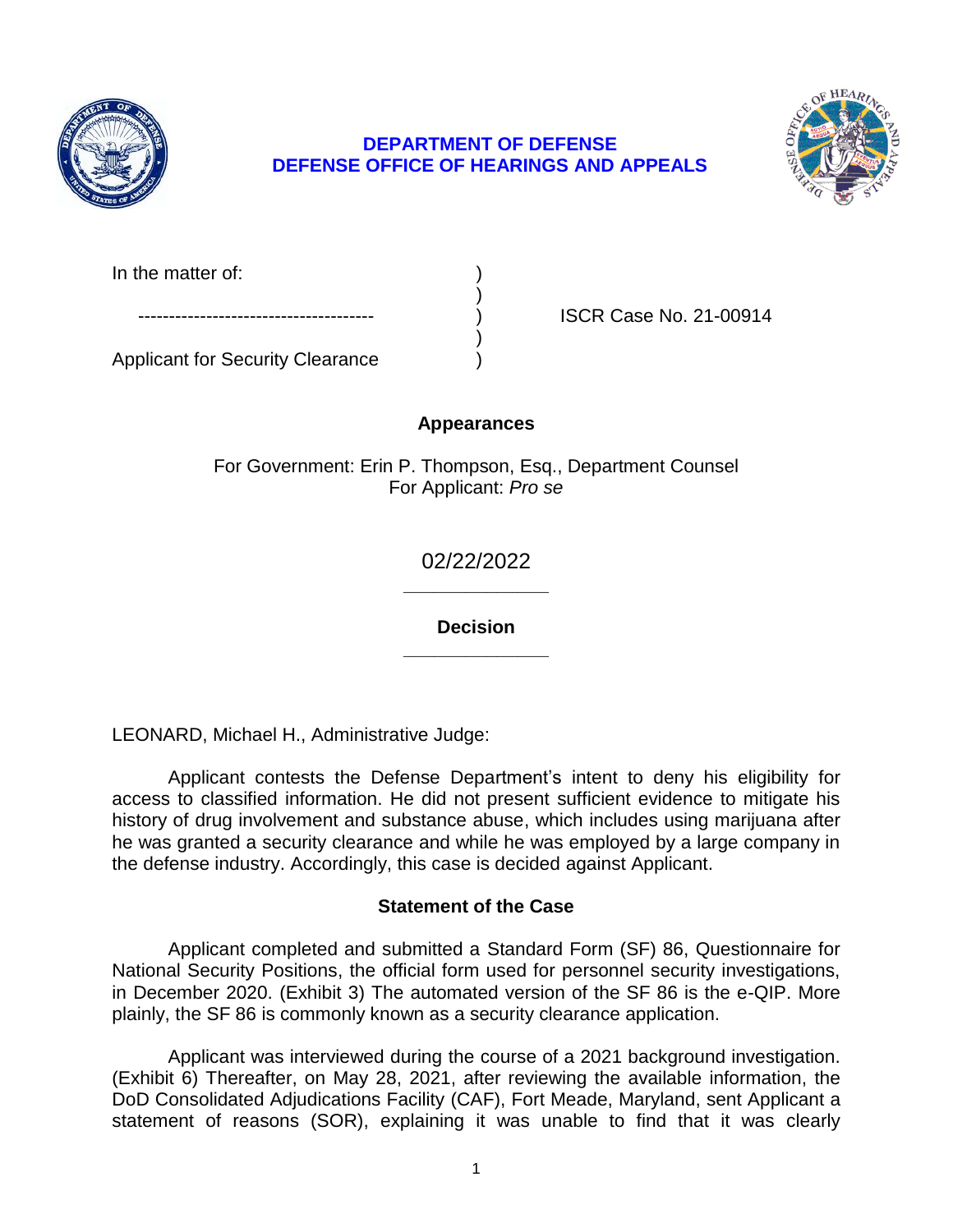consistent with the national interest to grant him eligibility for access to classified information. The SOR is similar in form and purpose to a complaint, which is the initial pleading that starts a civil action; in some states this pleading is known as a petition; and in criminal law it is a formal charge accusing a person of an offense. Here, the SOR detailed the factual reasons for the action under the security guideline known as Guideline H for drug involvement and substance misuse.

 Applicant answered the SOR in a June 7, 2021 one-page memorandum. He admitted the four SOR allegations and provided brief explanations. He did not provide supporting documentation. He elected a decision based on the written record in lieu of a hearing before an administrative judge.

On November 16, 2021, Department Counsel submitted a file of relevant material (FORM). It consists of Department Counsel's written brief and supporting documentation. The FORM was mailed to Applicant, who received it December 9, 2021. He replied to the FORM with a one-page memorandum, along with another copy of his answer to the SOR, which was timely received. The case was received in the Washington Hearing Office on January 11, 2022, and assigned to me February 3, 2022.

#### **Findings of Fact**

 Applicant is a 35-year-old employee who is seeking to retain a security clearance. (Exhibit 3 at Section 25) He is employed as a senior financial analyst for a large company doing business in the defense industry. He has had this job since about January 2020. Before that, he worked in the banking industry as loan-document specialist and then an operational-risk consultant during 2013-2020. He earned a bachelor's degree in 2009. He is married with three minor children.

 Applicant disclosed a history of drug involvement and substance misuse in his initial security clearance application of November 2019. (Exhibit 4 at Section 23) His drug of choice was marijuana, for which he reported the following: (1) he used marijuana from about July 2008 to September 2018; (2) he described the nature, frequency, and numbers of time used as recreational use, rarely used, and only used in social settings; and (3) he stated that he had no intention of using marijuana in the future. In light of this information, the DoD CAF made a favorable eligibility determination and granted Applicant a security clearance at the secret level on February 27, 2020. (Exhibit 5)

 Applicant completed a December 2020 security clearance application as part of a request for a top-secret security clearance. (Exhibits 3 and 5) Concerning marijuana, he reported the following: (1) his marijuana use extended to September 2020; (2) he described the nature, frequency, and number of times used as "sleep aid, very rare use;" (3) he admitted using marijuana while possessing a security clearance; and (4) he stated that he did not intend to use marijuana in the future, as he was focused on making healthy choices for him and his family. (Exhibit 3 at Section 23)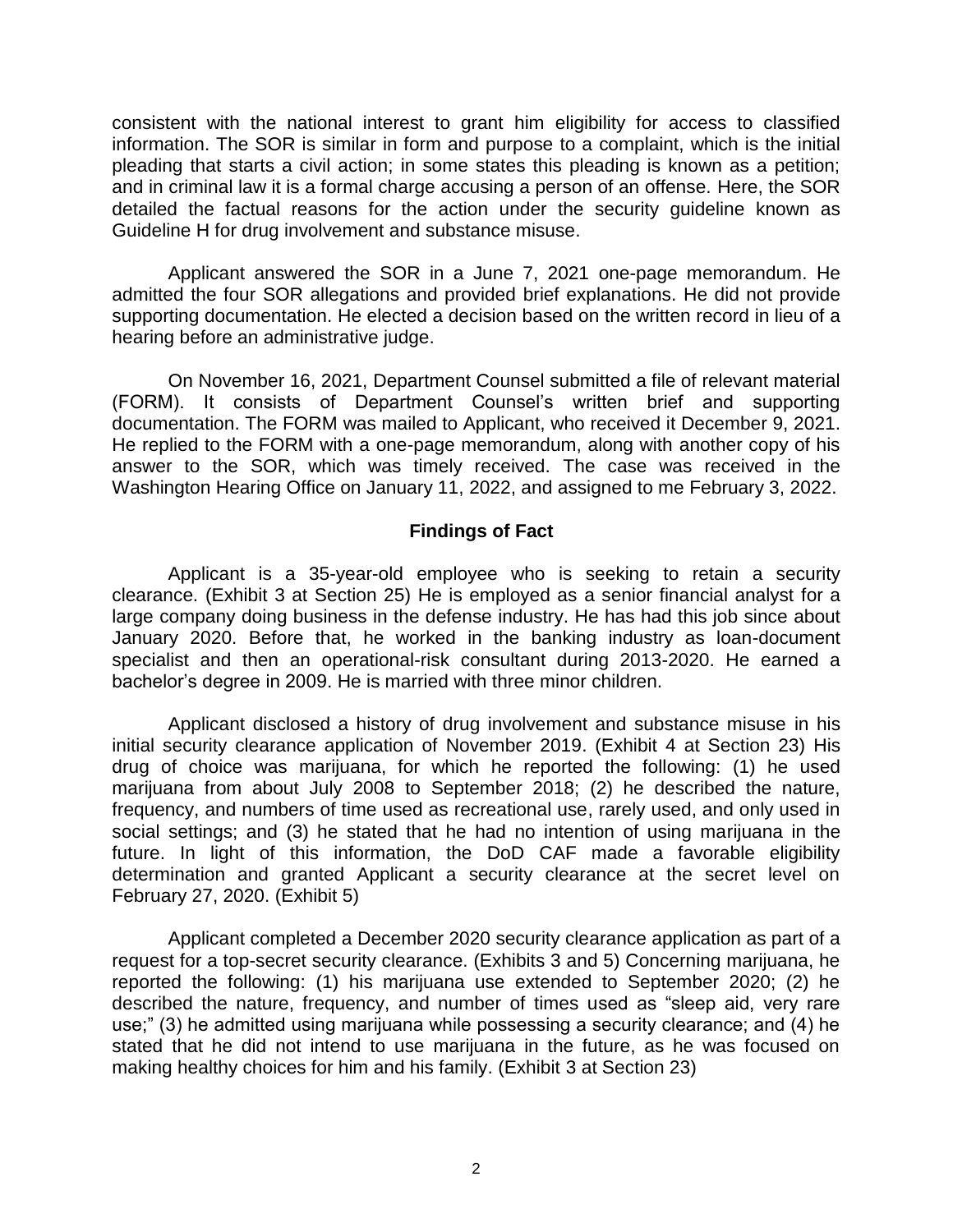Applicant confirmed the accuracy of his marijuana use from July 2008 to September 2020 during the 2021 background investigation. (Exhibit 6) He stated that his marijuana usage was rare, estimated at two to three times annually, and he used marijuana as a sleep aid. He explained that as a resident of a certain state, he purchased marijuana from a dispensary under state law. Before that, he obtained marijuana from a friend that he no longer associates with. He stated that he used marijuana to help him sleep and for relaxation even while having a security clearance because he found traditional sleep aids ineffective. He no longer associates with people with whom he used marijuana in the past. And he stated there is no likelihood of recurrence because he did not intend to use marijuana in the future.

 In his answer to the SOR, Applicant emphasized the infrequency of his marijuana use and that his primary use of marijuana was as a sleep aid. He stated that he decided to quit using marijuana in September 2020 to promote a healthy lifestyle for himself and his family. He stated he is focused on doing what is right for his family and his career. In his job or role as a financial analyst, he denied having access to classified information when he used or purchased marijuana between February 2020 and September 2020.

 In his reply to the FORM, Applicant repeated the main themes from his answer. He also provided more detail about actions taken in quitting marijuana. He stated that he eliminated his seldom marijuana use as a sleep aid by adapting his daily routine to include regular exercise and a reformed diet. He also incorporates other activities, such as reading and meditation, which allow him to relax before going to bed. As a result, he stated that he has seen an overall improvement to his mental and physical state. He further stated that his family is his biggest inspiration, and he appreciates the importance of being a role model and leading by example for his children. He explained that the positive changes in his personal life have flowed through to his employment, where he has excelled and received a promotion. In conclusion, he provided a signed statement of intent to abstain from all drug involvement and substance misuse, and he acknowledged that any future involvement or misuse would be grounds for revocation of national security eligibility.

## **Law and Policies**

 Defense Directive 5220.6, *Defense Industrial Personnel Security Clearance Review Adjudicative Guidelines for Determining Eligibility for Access to Classified Information or*  This case is adjudicated under Executive Order (E.O.) 10865*, Safeguarding Classified Information within Industry* (February 20, 1960), as amended; Department of *Program* (January 2, 1992), as amended (Directive); and the *National Security Eligibility to Hold a Sensitive Position* (AG), effective June 8, 2017.

It is well-established law that no one has a right to a security clearance.<sup>1</sup> As noted by the Supreme Court in *Department of the Navy v. Egan*, "the clearly consistent standard indicates that security clearance determinations should err, if they must, on the

 $\overline{a}$ 

<sup>1</sup> *Department of the Navy v. Egan*, 484 U.S. 518, 528 (1988) ("it should be obvious that no one has a 'right' to a security clearance"); *Duane v. Department of Defense*, 275 F.3d 988, 994 (10<sup>th</sup> Cir. 2002) (no right to a security clearance).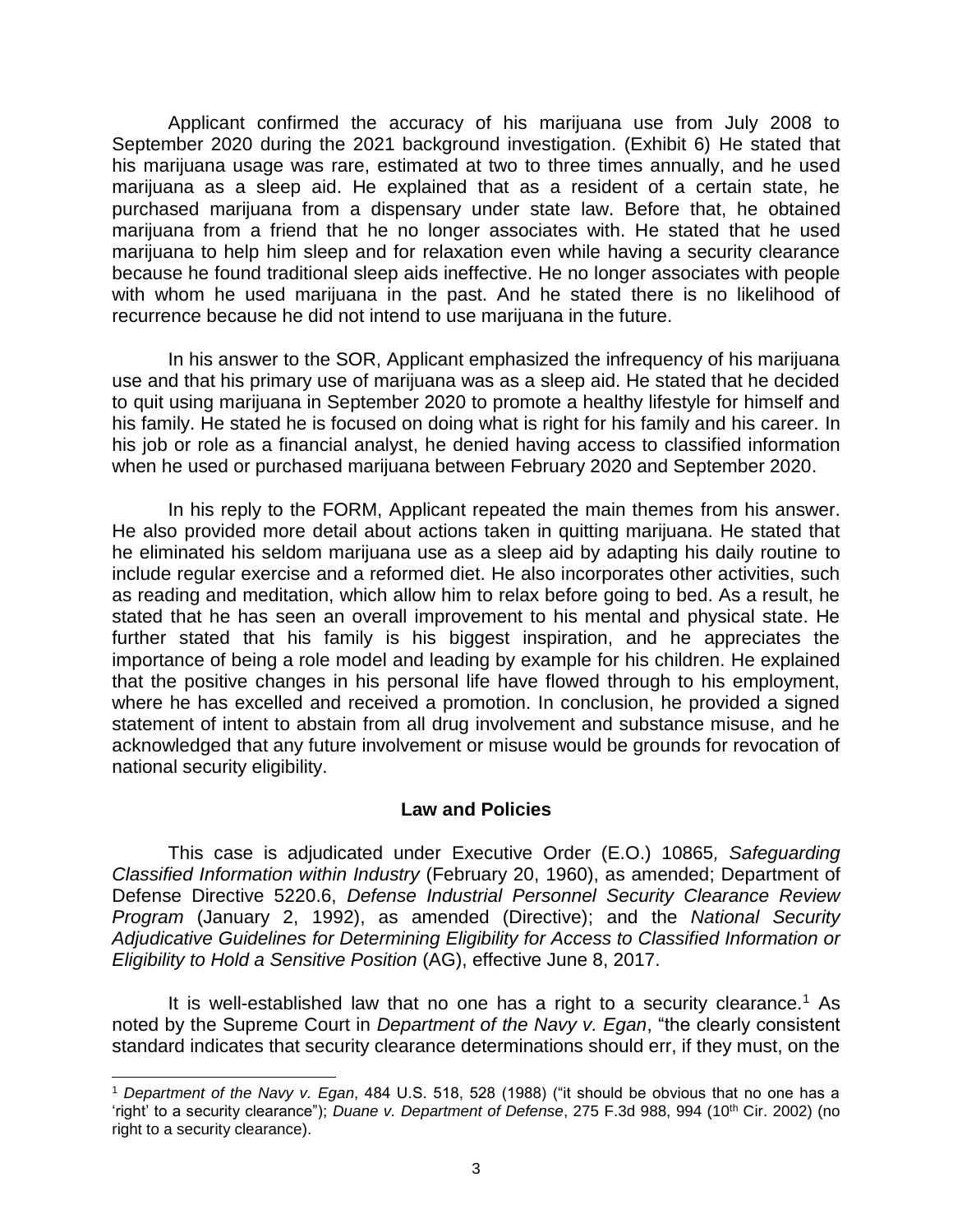side of denials."2 Under *Egan*, Executive Order 10865, and the Directive, any doubt about whether an applicant should be granted eligibility for access to classified information will be resolved in favor of protecting national security. In *Egan*, the Supreme Court stated that the burden of proof is less than a preponderance of evidence. $^3$  The Appeal Board has followed the Court's reasoning, and a judge's findings of fact are reviewed under the substantial-evidence standard.<sup>4</sup>

 There is no presumption in favor of granting, renewing, or continuing eligibility for access to classified information.<sup>5</sup> The Government has the burden of presenting evidence to establish facts alleged in the SOR that have been controverted.<sup>6</sup> An Applicant is responsible for presenting evidence to refute, explain, extenuate, or mitigate facts that have been admitted or proven.<sup>7</sup> In addition, an applicant has the ultimate burden of persuasion to obtain a favorable clearance decision.<sup>8</sup>

#### **Discussion**

 Under Guideline H for drug involvement and substance misuse, the concern as set forth in AG ¶ 24 is that:

[t]he illegal use of controlled substances, to include the misuse of prescriptions and non-prescription drugs, and the use of other substances that cause physical or mental impairment or are used in a manner inconsistent with their intended purpose, can raise questions about an individual's reliability and trustworthiness, both because such behavior may lead to physical or psychological impairment and because it raises questions about a person's ability or willingness to comply with laws, rules, and regulations. . . .

 In addition to the above matters, I note that the Director of National Intelligence (DNI), acting in his capacity as the Security Executive Agent (SecEA), issued an October 25, 2014 memorandum concerning adherence to federal laws prohibiting marijuana use. In doing so, the DNI emphasized three things. First, no state can authorize violations of federal law, including violations of the Controlled Substances Act, which identifies marijuana as a Schedule I controlled drug. Second, changes to state laws (and the laws of the District of Columbia) concerning marijuana use do not alter the

l

<sup>2 484</sup> U.S. at 531.

<sup>3</sup> 484 U.S. at 531.

<sup>4</sup> ISCR Case No. 01-20700 (App. Bd. Dec. 19, 2002) (citations omitted).

<sup>5</sup> ISCR Case No. 02-18663 (App. Bd. Mar. 23, 2004).

<sup>6</sup> Directive, Enclosure 3, ¶ E3.1.14.

<sup>7</sup> Directive, Enclosure 3, ¶ E3.1.15.

<sup>8</sup> Directive, Enclosure 3, ¶ E3.1.15.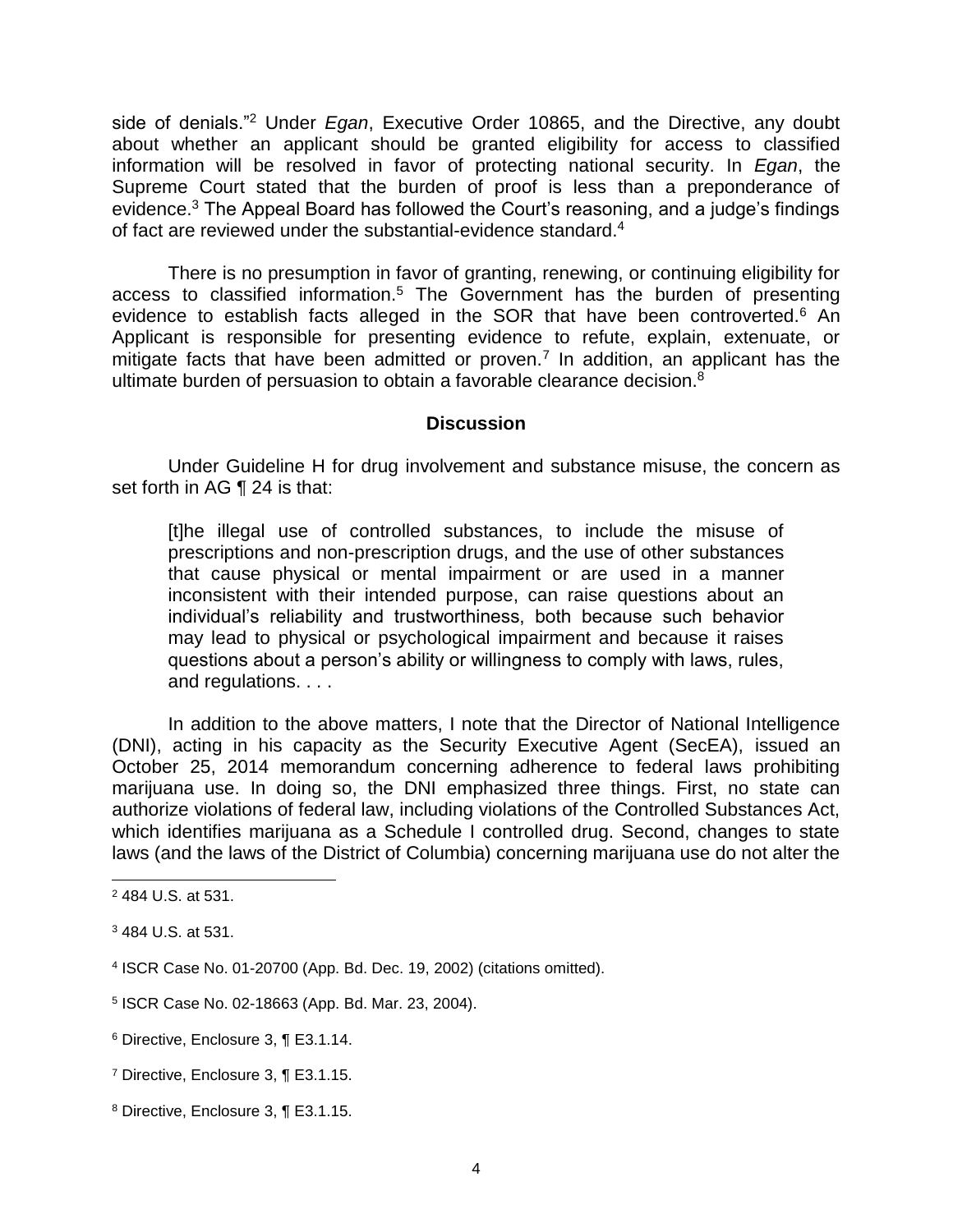national security adjudicative guidelines. And third, a person's disregard of federal law concerning the use, sale, or manufacture of marijuana remains relevant when making eligibility decisions for sensitive national security positions.

The DNI recently updated or clarified guidance for marijuana-related issues in security clearance adjudications via a December 21, 2021 memorandum, which states in pertinent part the following:

[Federal] agencies are instructed that prior recreational marijuana use by an individual may be relevant to adjudications but not determinative. The SecEA has provided direction in [the adjudicative guidelines] to agencies that requires them to use a "whole-person concept." This requires adjudicators to carefully weigh a number of variables in an individual's life to determine whether that individual's behavior raises a security concern, if at all, and whether that concern has been mitigated such that the individual may now receive a favorable adjudicative determination. Relevant mitigations include, but are not limited to, frequency of use and whether the individual can demonstrate that future use is unlikely to recur, including by signing an attestation or other such appropriate mitigation. Additionally, in light of the long-standing federal law and policy prohibiting illegal drug use while occupying a sensitive position or holding a security clearance, agencies are encouraged to advise prospective national security workforce employees that they should refrain from any future marijuana use upon initiation of the national security vetting process, which commences once the individual signs the certification contained in the Standard Form 86 (SF-86), Questionnaire for National Security Positions.9

 In analyzing the facts of this case, I considered the following disqualifying and mitigating conditions as most pertinent:

AG ¶ 25(a) any substance misuse;

 AG ¶ 25(c) illegal possession of a controlled substance, including cultivation, processing, manufacture, purchase, sale, or distribution; or possession of drug paraphernalia;

AG ¶ 26(a) the behavior happened so long ago, was so infrequent, or happened under such circumstances that it is unlikely to recur or does not cast doubt on the individual's current reliability, trustworthiness, or good judgment; and

 $\overline{a}$ <sup>9</sup> SecEA Clarifying Guidance Concerning Marijuana for Agencies Conducting Adjudications of Persons Proposed for Eligibility for Access to Classified Information or Eligibility to Hold a Sensitive Position, dated December 21, 2021, at page 2.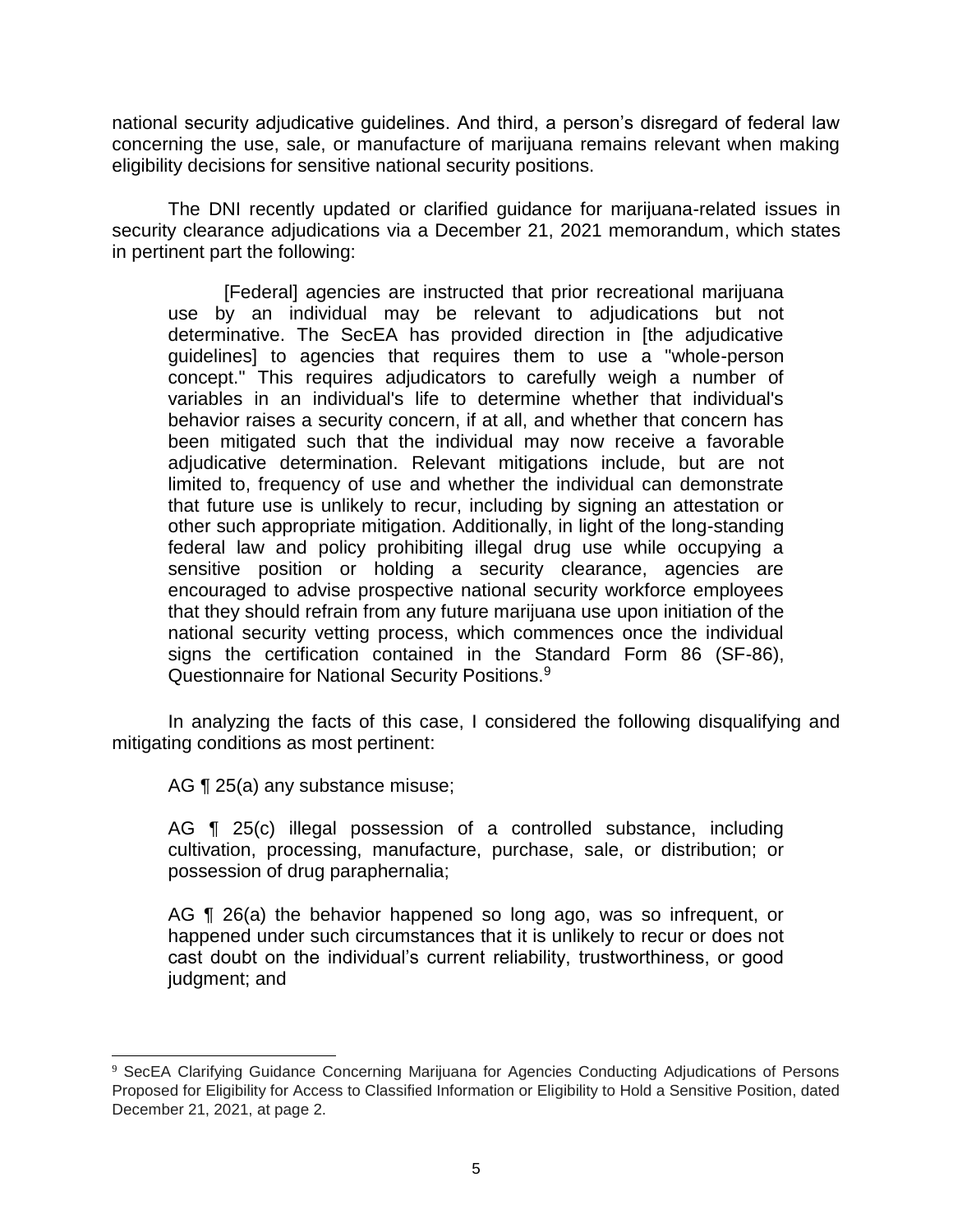AG ¶ 26(b) the individual acknowledges his or her drug involvement and substance misuse, provides evidence of actions taken to overcome this problem, and has established a pattern of abstinence, including but not limited to: (1) disassociation from drug-using associates and contacts; (2) changing or avoiding the environment where drugs were used; and (3) providing a signed statement of intent to abstain from all drug involvement and substance misuse, acknowledging that any future involvement or misuse is grounds of revocation of national security eligibility.

 The evidence shows Applicant used and purchased marijuana on an infrequent basis for more than a decade during 2008-2020. In particular, I note his continued involvement with marijuana after submitting his November 2019 security clearance application and while holding a security clearance, which was granted in February 2020. His last known use of marijuana occurred in September 2020, approximately two to three months before submitting his December 2020 security clearance application for a top-secret security clearance.

 Although the evidence shows Applicant used and purchased marijuana while holding a security clearance during 2020, the same evidence does not establish that he did so while granted access to classified information, as alleged in SOR ¶¶ 1.a and 1.b. (Exhibit 5) Note, eligibility for access to classified information and access to classified information are different concepts, as the latter requires a need to know.<sup>10</sup> In short, eligibility is granted by the central adjudication faculties (e.g., the DoD CAF), and access is granted by the individual agencies. Applicant was granted eligibility in February 2020, he denied having access, and his denial is unrebutted by the record evidence. Accordingly, on this basis, the disqualifying condition at AG ¶ 25(f) does not apply, and the allegations in SOR ¶¶ 1.a and 1.b are resolved in his favor.

I have considered the totality of Applicant's involvement with marijuana as outlined in the findings of fact, including his last known misuse in September 2020. This means he used marijuana during his employment with a federal contractor engaged in the defense industry. Any illegal drug use is relevant in the context of evaluating a person's security worthiness, but it is particularly egregious if it occurs during the course of employment with a federal contractor. Furthermore, it is likely that his marijuana use in 2020 was in violation of his employer's drug-free workplace [policy.](https://policy.11)<sup>11</sup>

l

<sup>10</sup> Per DoD Manual 5200.02, *Procedures for the DoD Personnel Security Program*, effective April 3, 2017, the term need to know means the following: "A determination made by a possessor of classified information that a prospective recipient, in the interest of the national security, has a requirement for access to, knowledge of, or possession of the classified information in order to perform tasks or services essential to the fulfillment of an official U.S. Government program. Knowledge of, possession of, or access to, classified information will not be afforded to any individual solely by virtue of the individual's office, position, or security eligibility." *Id.* at Glossary, p. 82.

 11 ISCR Case No. 16-00578 (App. Bd. Sep. 26, 2017) at 2 (noting the Drug-Free Workplace Act requires federal contractors with a contract over \$100,000 to establish certain drug-free workplace policies).